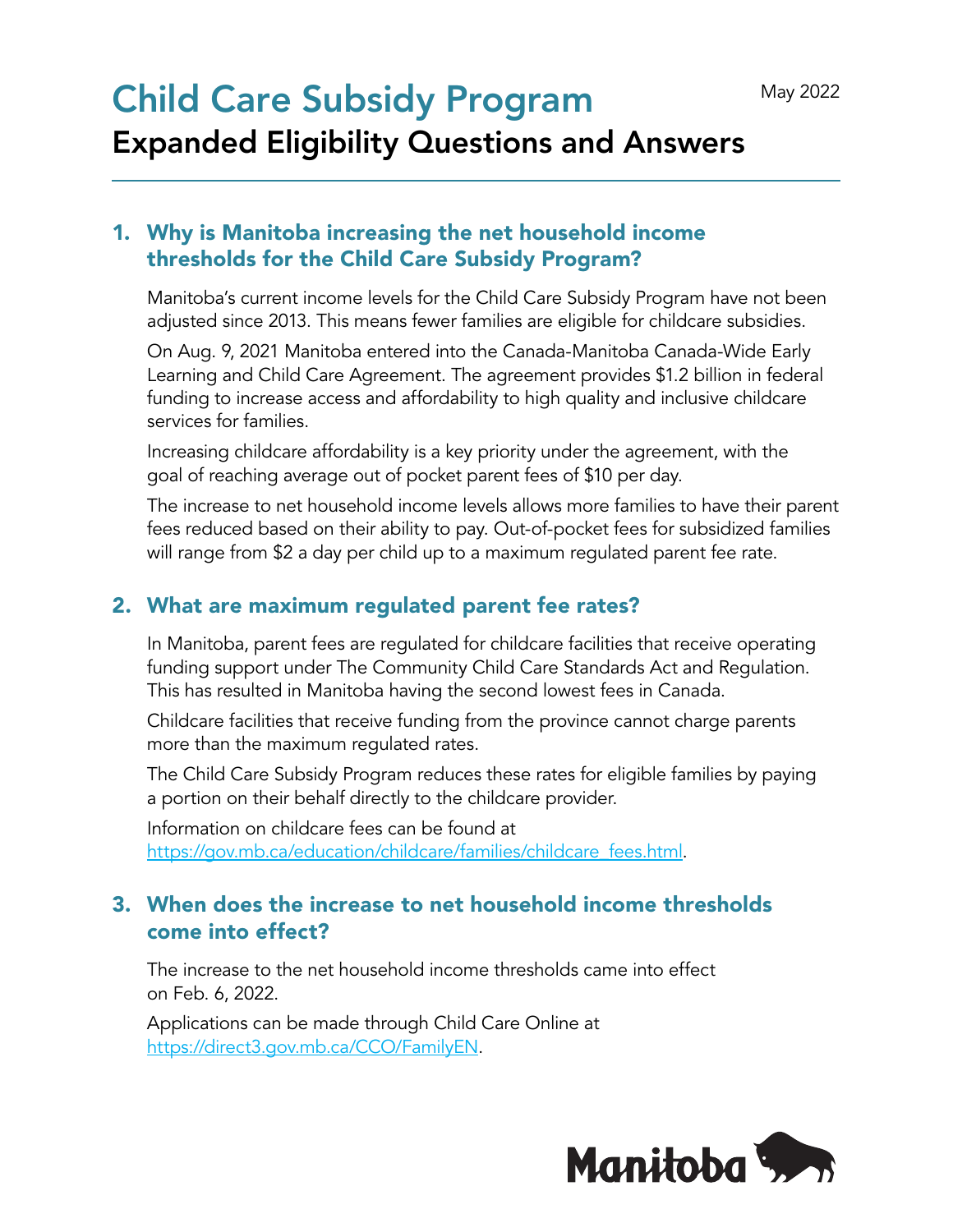All applications approved before Feb. 6, 2022 were automatically re-assessed. Families already receiving a childcare subsidy do not need to re-apply.

Facilities are notified by email of the new subsidy levels and re-assessed parent fees for families enrolled in their program, and families will receive a letter with the same information.

#### 4. How does a 45 per cent increase to the income thresholds support increased eligibility under the Child Care Subsidy Program?

A 45 per cent increase to the thresholds means households with average net incomes from \$23,883 to \$37,116 will be eligible for a full subsidy. Households with average net incomes from \$37,542 up to \$82,877 will be eligible for a partial subsidy.

With this increase, approximately 70 per cent of Manitoba families needing child care are expected to be eligible for a full or partial subsidy. This will make child care more affordable for lower- and middle-income families.

# 5. Who should apply to the Child Care Subsidy Program?

Eligibility for the Child Care Subsidy Program is based on a number of factors, including household income, family composition number and ages of children and type of care. For more information, visit: [https://gov.mb.ca/education/childcare/families/families\\_faqs.html](https://gov.mb.ca/education/childcare/families/families_faqs.html).

All families who believe they may now be eligible for a child care subsidy as a result of the threshold increase are encouraged to apply. Visit<https://direct3.gov.mb.ca/CCO/FamilyEN> to submit an application.

This includes any families who may have previously applied and received a decision of not being eligible before Feb. 6, 2022.

The child care Subsidy Estimator can be used by families to see if they may be eligible [here.](https://direct3.gov.mb.ca/86256A0F000139EC/0/A101EE9050AAB360862588520010D4EA?EditDocument)

Actual child care subsidy decisions are based on more detailed information, however the Estimator can be a helpful tool.

#### 6. Does a childcare subsidy cover all childcare parent fees?

Families may be eligible for either a full or partial childcare subsidy, dependent on household income, family composition and the number and ages of children and type of care.

A family receiving childcare subsidies are still responsible for paying the nonsubsidized portion of parent fees. This is \$2 a day for fully subsidized families and between \$2 and the regulated maximum daily parent fees for partially subsidized families.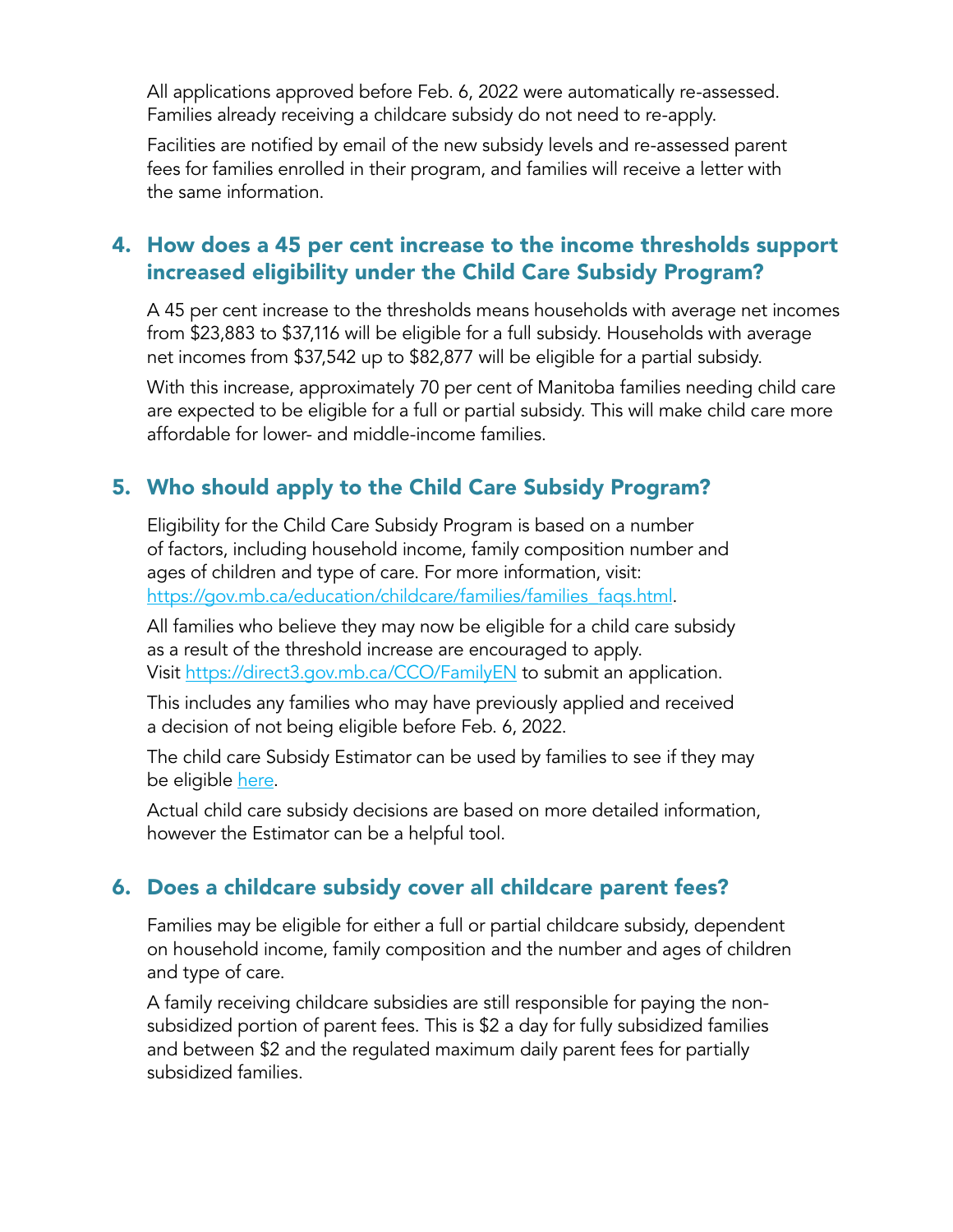Manitoba's Child Care Regulation establishes the maximum daily parent fees facilities receiving provincial funding may charge. This includes:

- \$30 a day for infants
- \$20.80 a day for preschool children
- \$10.40 a day for school-age children enrolled in before-and-after programming

Nursey schools operate in sessions and may charge up to \$10.40 per session.

#### 7. Is there any financial support offered to families during the subsidy assessment /application waiting period?

Yes. Childcare facilities have received funding to prepay subsidized fees that families would normally be charged while waiting for their application to be assessed between Feb. 6, 2022 and July 23, 2022.

With this pre-payment, childcare facilities may waive parent fees for child care subsidy applicants for up to three consecutive months. This can also be extended to families already receiving a childcare subsidy.

The pre-payment allows facilities to immediately enrol children of families that may be eligible under the subsidy program without having to wait until their application has been assessed and approved.

# 8. Should a family tell their childcare provider if they have applied to the Child Care Subsidy Program?

Yes. It is important for families to advise their childcare provider of their childcare subsidy application so the childcare provider may begin covering the parent fees for up to three months while their application is being processed. Lower and middle income families will be prioritized for the parent fee support.

# 9. What fees can families expect to pay to their childcare provider if a Child Care Subsidy Program is application is approved?

The pre-payment provided to child are facilities is an assessed amount to cover parent fees for families that may apply and potentially be eligible for a child care subsidy for up to a three-month consecutive period between Feb. 6 to July 23, 2022.

The payment is intended to support families and childcare providers with the initial increase in subsidy applications. This will allow facilities to adjust their business models to begin charging a range of parent fees based on families' ability to pay.

Childcare facilities are independant business and are in the best position to determine how to support their families. The intention of the pre-payments is to lower parent fees for low and middle-income families during the subsidy application and processing period for up to three months.